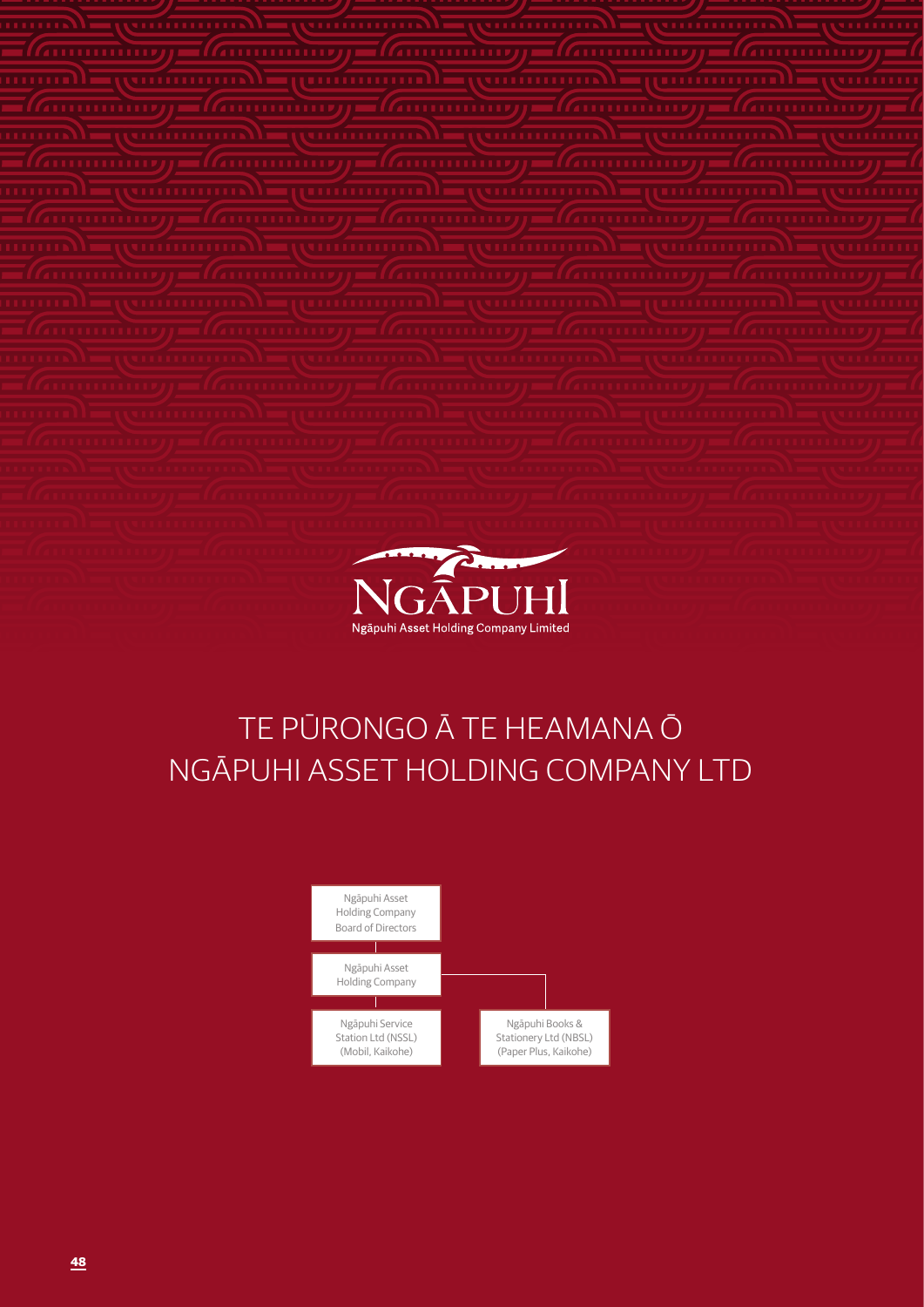# **NGĀPUHI ASSET HOLDING COMPANY LTD BOARD OF DIRECTORS**

| Jason Witehira | Independent Chair    |
|----------------|----------------------|
| Mike Simm      | Independent Director |
| Wane Wharerau  | Director             |
| John Rae       | Independent Director |
| Flena Trout    | Independent Director |

Jason

**Paki Witehira**  Independent Chair

# **Tēnā rā tatou katoa,**

Korōria ki te Atua i runga rawa, he maungarongo ki te mata o te whenua, he whakaaro pai ki ngā tāngata katoa. Tēnā tātou katoa.

Tēnā koutou e kuia mā, e kaumātua mā e noho ake nei hei hakaruruhau mō mātou. Ka mihi atu ki te hunga kaumātua e hakarangatira ake ana i tō tātou hui.

Ka nui te aroha ki a koutou.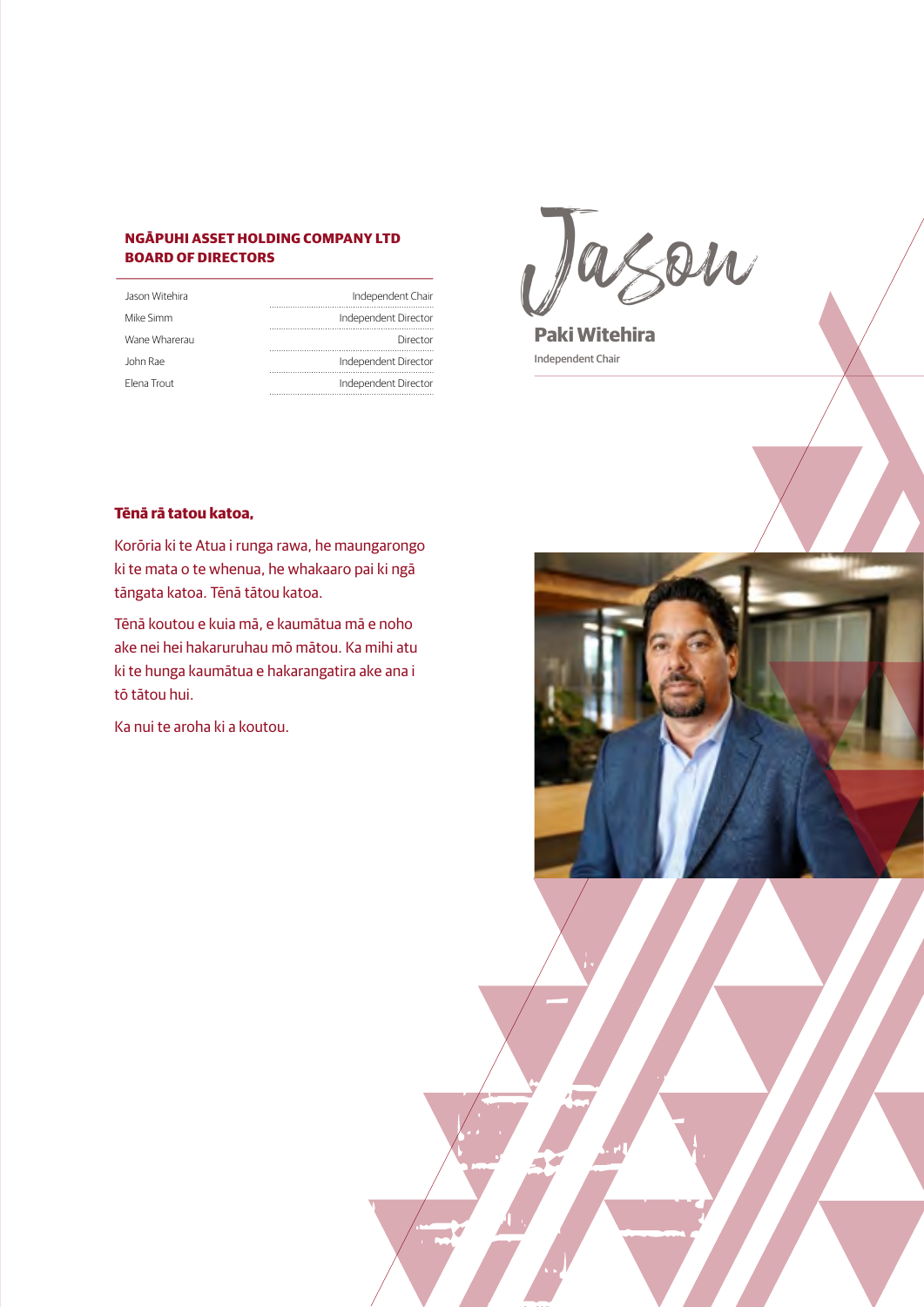### **HE MAHI AHUMONI**

#### PERFORMANCE AND HIGHLIGHTS

On behalf of the NAHC Board of Directors, I am pleased to report on the resilient performance of Ngāpuhi Asset Holding Company Limited ("NAHC") and its wholly owned subsidiary entities ("NAHC Group").

For the financial year ending 30 June 2020 the NAHC Group recorded a net profit of \$3.22m [2019: \$3.57m], with NAHC contributing \$3.18m in the current year in comparison to the prior year of \$3.56m [Jun 2019]. These favourable results have been achieved despite the unprecedented challenges of Covid-19 that impacted the last 3-4 months of the financial year.

In addition, during the 12 months to June 2020 the net assets of the NAHC Group has increased to \$62.5m [2019: \$60.4m] after having provided the Rūnanga a dividend of \$2.23m.

Therefore, although the current financial year has been challenging, for all of us, NAHC has performed admirably and has shown a level of resilience that is evident in a developed and well performing organisation. However, before I delve into the details behind the results I would like to acknowledge my gratitude to all staff, management and governance within the NAHC Group for their professionalism and endurance during this period; and my true appreciation for the staff with Ngāpuhi Books and Stationery Limited (Kaikohe Paper Plus) who responded to the tough decision to close the store with pride and dignity.

I would like to take this opportunity, early in my report, to address the closure of Kaikohe Paper Plus and acknowledge that this was a hard decision to make; and acknowledge that the governance and management of the NAHC Group are tasked with making these judgments, on balance, and in the best interests of all the beneficiaries of Ngāpuhi.

In 2011 Ngāpuhi acquired the struggling Paper Plus franchise and relocated it into Kowhai Court beside the newly developed Ngāpuhi Service Station Limited. The store provided a refreshed retail offering in Kaikohe and has provided employment opportunities to 40+ staff over the years. However, the business struggled to provide a positive financial contribution to the NAHC Group, despite being assessed as one of the better managed Paper Plus franchises.

In the prior financial year, the NAHC Board commissioned an independent report of the Kaikohe Paper Plus business with the findings consistent with a well-managed operation with good cost controls, but operating in a challenging retail environment, and with further financial pressures being forecasted. The potential to close the store was tabled as an option, along with the opportunity to continue to explore co-location agency opportunities within the site.



The key finding of the independent report was that:

*"Paper Plus continues to represent the best option moving forward for this site, as many other alternatives will require substantial capital investment up-front, and on-going operational funding. Paper Plus provides good employment and training opportunities locally and is a strong brand and presence within the Kaikohe community."* 

Therefore, as recent as February 2020 Kaikohe Paper Plus was in developed negotiations with a major national service provider to co-locate within the Paper Plus Kaikohe site. However, with the onset of Covid-19 and the stalling of those negotiations, NAHC reassessed the prospects of continuing Kaikohe Paper Plus operations, and sought to relocate and/or address the impacted employees. Paper Plus Kaikohe was eventually closed in June 2020.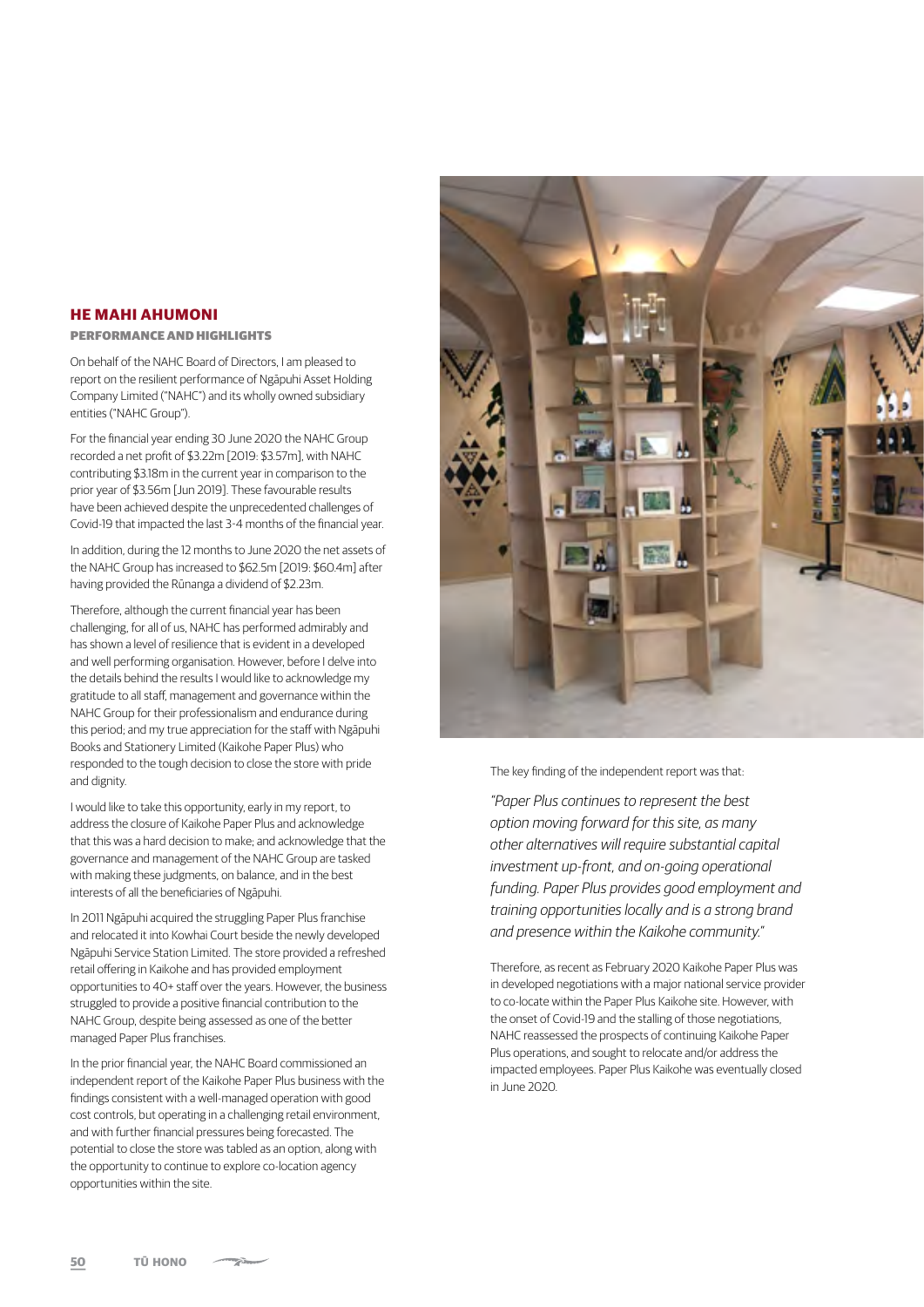Covid-19 had two other primary impacts on the NAHC Group financial performances as reported:

- 1. The proposed funding for the Te Pū o Te Wheke (TPOTW) development in Kaikohe, that Ngāpuhi was championing with the Far North District Council, was reallocated from community and tourism projects to infrastructure and employment. Without the immediate pathway of significant government funding; the TPOTW project was halted by the parties to mitigate further non-recoverable costs; and
- 2. The managed funds within MINT Asset Management were impacted by the changes in the global financial markets, and with NAHC's balance date being June, the markets had not significantly recovered enough to reverse the unrealised losses experienced during March and April. Therefore, although the MINT funds were tracking favourably to budget for the prior nine months to February 2020, the net position of the investment at June 2020 was a loss of \$294k. However, I am pleased to report that by balance date the MINT holdings are on track to return to their pre-Covid levels by end of October 2020.

Casting aside Covid-19 there was a significant amount of positives, and despite our financial constraints as a pre-settlement Iwi, the NAHC Group has continued its track record of performing financially and responsibly for the enduring benefit of TRAION, and of all Ngāpuhi.

# **HE RINGA TOHU**

#### DIRECTORSHIPS

The NAHC Board of Directors has maintained a consistent quorum of five appointed Directors; four of whom are independent including myself (as Chair), Mike Simm (Deputy Chair), John Rae, and Elena Trout. Wane Wharerau is the Rūnanga Trustee appointed to the NAHC Board.

This Board structure exceeds the minimum requirement of maintaining 60% independence (Māori Fisheries Act 2004), which has been fortuitous during this year of uncertainty and transition. Having a predominance of independent and professional Directors on the NAHC Board, we were able to remain focused during the changes within TRAION and during Covid-19 restrictions. We are also able to draw upon the NAHC Directors' collective expertise in how best to respond and engage during the period of uncertainty. To which I am personally thankful to the NAHC Board, and believe that NAHC has transitioned through this period with an exemplary level of dignity and efficacy.

It is appropriate to acknowledge that in December Mere Mangu (the newly appointed Chair of TRAION) called for a comprehensive Financial and Governance review of the TRAION Group, and that the NAHC Board have been consistent in their support of a review. Although at the time of writing this report the reviews are yet to be finalised, we do not anticipate, and have not been advised of any concerns or issues regard the NAHC Group or its management. NAHC will remain completely compliant with any requests/reviews and we welcome professional scrutiny of NAHC's operations and performance.

It is worth acknowledging that the NAHC 2019 Audit Completion Report including the comment that:

*"We take this opportunity to comment on the efficient and well-controlled nature of your team's administration and accounting function. This is a credit to the people involved as well as the disciplines put in place by the Board. As your auditors, we appreciate your openness to external advice and congratulate the company for the great efforts in ensuring the efficient and effective operation of this important part of the company."*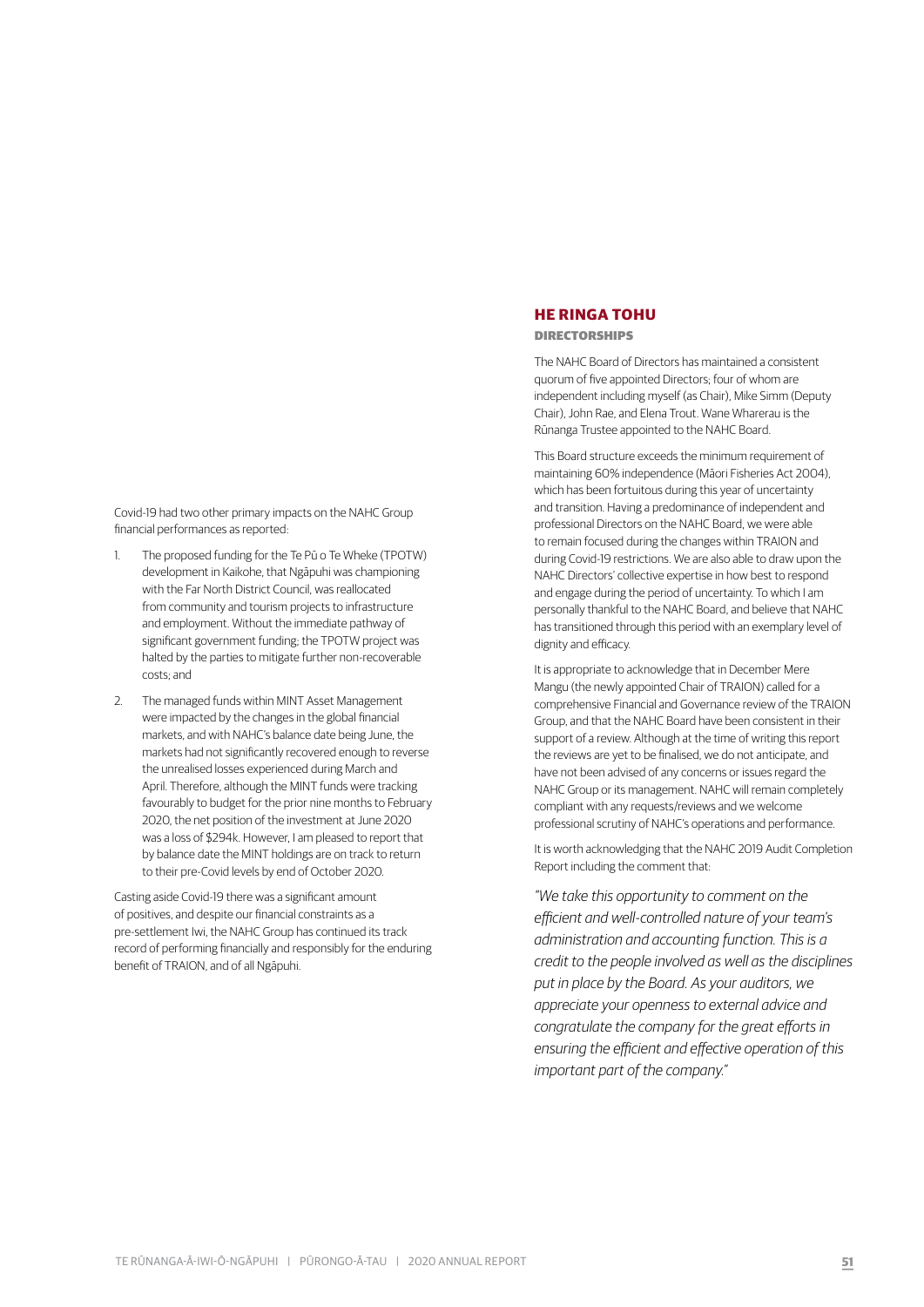## **HE MAHI HĪ IKA**

#### FISHERIES

As we have previously acknowledged as being 'pre-settlement' Ngāpuhi is heavily reliant upon deriving an economic return from within the fisheries sector, through our interests received under the Māori Fisheries Settlement. This over weighting upon a single sector has been perceived as a weakness with NAHC investment portfolio. However, during Covid-19 restrictions, the fisheries industry was able to continue to operate as an essential service. This is in conjunction with the terms of agreements with our fisheries partners ensuring that the income NAHC derived from its annual catch entitlement (ACE) was largely uninterrupted. The returns generated from the supply of ACE for the year ending 30 June 2020 were \$2.265m [2019: \$1.743m]; with the Ngā Tapuwae o Māui deepwater arrangement with Sealord, and 41 other Iwi contributing significantly to the favourable outcome.

As the largest single Iwi shareholder (12.6% shareholding) in Aotearoa Fisheries Limited, trading as Moana NZ, NAHC transacts its inshore ACE parcel with Moana NZ, and I am now into my second year as an Iwi appointed Director on the Moana NZ Board. The performance of Moana NZ and its 50% owned subsidiary Sealord has a significant impact upon the returns that NAHC reported through our shareholding and dividend entitlement. Therefore, it is positive that NAHC now has a stable and profitable supply relationship with both Moana and Sealord, which in turn contributes to their own overall performance.

In December NAHC received the largest cash dividend to date from Moana NZ of \$1.4m [2019: \$1.1m] with an additional \$302k [2019: \$229k] of Maori Authority Tax Credits attached that are fully refundable to NAHC, as a charitable organisation.

Aside from the financials, New Zealand and global fisheries are faced with extensive pressure from fisheries practices, increasing populations, pollution, and regulatory and climatic changes. The weight of these competing demands is not resolvable by an individual organisation, or Iwi, and requires compromise from all parties to ensure that this valuable resource is plentiful for current and future generations.

# 66

Within NAHC we are actively involved in confronting these issues and we will continue to advocate for the protection of all Iwi's interest within these matters."

66 ....we are kaitiaki, and as Iwi always have a longer term (generational) view of the health of the resource."

NAHC actively participates with other Iwi and interested parties within fisheries management and we have a strong relationship within Te Ohu Kaimoana (TOKM) and other representative bodies.

Recently NAHC has partnered with TOKM to advocate for the deep-water fisheries industry to make further voluntary shelving cuts within the hoki fishery for the upcoming season. Although hoki is Ngāpuhi's primary fishery stock (single largest contributor), NAHC lobbied for additional voluntary shelving and for the industry to reaffirm the spawn preservation measures, whilst we wait for the science to catch-up. Therefore, it is pleasing to see that by unanimous agreement a further 20,000MT of hoki Total Allowable Commercial Catch (TACC) will be voluntarily shelved by the industry, and the spawn management restrictions will stay in place for a further season. Although this shelving has a direct short term financial impact upon NAHC, we are kaitiaki, and as Iwi always have a longer term (generational) view of the health of the resource.

There are two other developing challenges that are confronting the status and rights Iwi have received under the historic Māori Fisheries Settlement. These primarily relate to the border restrictions put in place by the government as a response to Covid-19, and the utilisation of the Resource Management Act (RMA) and regional planning processes to impose restrictions upon fishing practices without consideration of the Fisheries Legislation. As the Fisheries Acts specifically preserves and recognises Māori customary fisheries practices and confers the rights attributed to Iwi under the Māori Fisheries Settlement. Within NAHC we are actively involved in confronting these issues and we will continue to advocate for the protection of all Iwi's interest within these matters.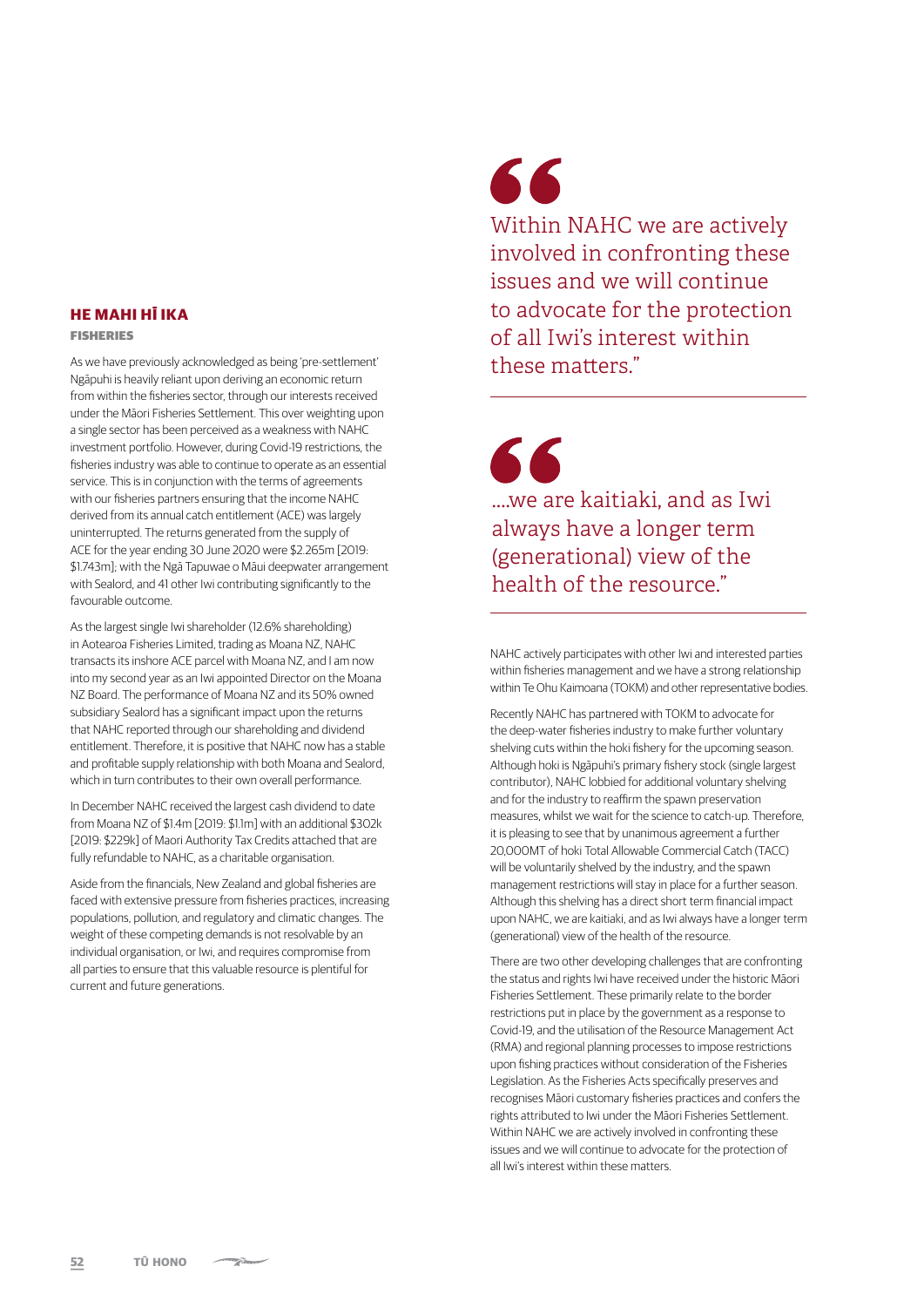

#### **HE MAHI HAUMI**

INVESTMENTS

The NAHC Group has a total asset base of \$64.1m (2019: \$62.1m) of which \$20.8m is not directly related to the fisheries industry.

The non-fishing assets are primarily made up of commercial investment properties and land, land and buildings that we own and occupy, Property, Plant and Equipment (PPE), a direct ownership of Ngāpuhi Service Station Limited (NSSL) and financial investments i.e. MINT Asset management and BNZ term deposits. This broadening of Ngāpuhi's commercial asset base has been an ongoing strategic intention to diversify NAHC's reliance upon fisheries returns.

The commercial investment properties owned by NAHC have remained leased on full commercial terms throughout the year with tenants ranging from directly owned and operated retail operations (e.g. Mobil Kaikohe), Ngāpuhi Iwi Social Services (a 100% owned TRAION subsidiary), Café Malaahi and Top Energy.

During the year the NAHC Board approved the listing of the three units that NAHC owns within the John Butler Centre with the intention to better utilise the capital for direct investment with our rohe that supports job creation. Post balance date one of these units has sold, and we are confident that the remaining two units will also sell.

Despite the global impact of Covid-19 upon the global markets and our MINT portfolio (as noted earlier) the funds have returned to their pre-Covid levels of \$12.2m which is invested between the MINT Diversified Income Fund and MINT Australasian Property Fund.

NSSL which is better known as Kaikohe Mobil continues to consistently perform as a profitable investment as part of the NAHC Group, and directly provides significant employment and training opportunities within Kaikohe. During the year NSSL was the recipient of the Mobil Dealer 'sales growth' award, and in the recent past NSSL has been a finalist for MTA best service station award.

Our investment with NSSL has more recently been enhanced by the installation of a comprehensive 38.4kW solar power system that services the service station, Café Malaahi, NAHC offices and the adjacent Kaikohe Paper Plus building. At peak times the solar installation can generate surplus power to our requirements which is then sold into the local grid. Overall, the system will contribute a 25-30% saving to our power consumption, and is a clear example of how NAHC adheres to the economic and environmental values of TRAION's mission statement.

In August 2020, NSSL celebrated 10 years of Ngāpuhi ownership by unveiling an instore redesign that encompassed the cultural and spiritual values of Ngāpuhi, as designed by our own Ngāpuhi taitamariki. This redesign is something that we can all be proud of, and provides the business with a point of differentiation and celebrates what it means to be a Māori-owned (Ngāpuhi-nuitonu) business.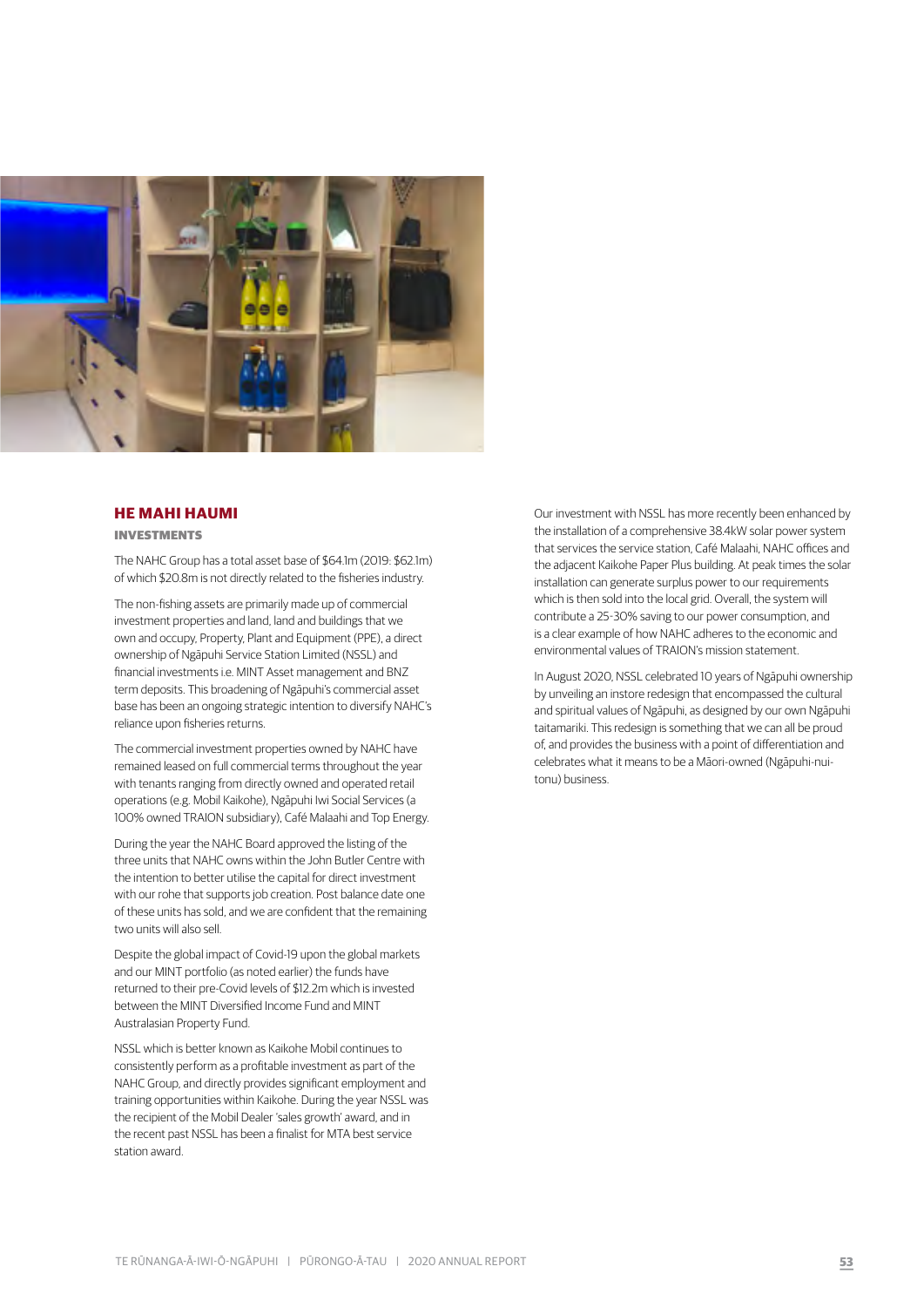# **TE ARA WHAKAMUA**

#### THE FUTURE

In my past report I posed the potential that may arise from the Iwi lead coloration that is Ngā Tapuwae o Māui, and it is pleasing to see that the number of participants has now grown to 41 Iwi directly collaborating within their deep-water fisheries entity (Sealord). This collaborative alignment will continue to have gains in regard to the opportunity for employment of Māori with the industry, and the potential development of Pātaka Kai model for our communities etc.

In seeking to broaden our investment portfolio, and to generate new employment opportunities (at a time when they are most needed), NAHC has been investigating new business opportunities. These opportunities are connected with local regional development initiatives; and subject to due diligence and sound financials we are optimistic that NAHC will soon be able to deliver the next step change in growth for NAHC, and for the TRAION Group.

#### **HE MIHI**

#### ACKNOWLEDGMENTS

As the Chair of NAHC, a business owner, a proud husband, father and grandfather, and always Ngāpuhi I sincerely thank all the staff, management, Directors, Trustees and yourselves for the resilience and pride that we have all shown during this year of unprecedented challenges. Despite the circumstances the sacred house of Ngāpuhi stands strong - "Kia tū tika ai Te Whare Tapu Ō Ngāpuhi".

#### **Ngā mihi nui ki a koutou i tēnei wā,**

**Jason Paki Witehira**  Independent Chair Ngāpuhi Asset Holding Company Ltd